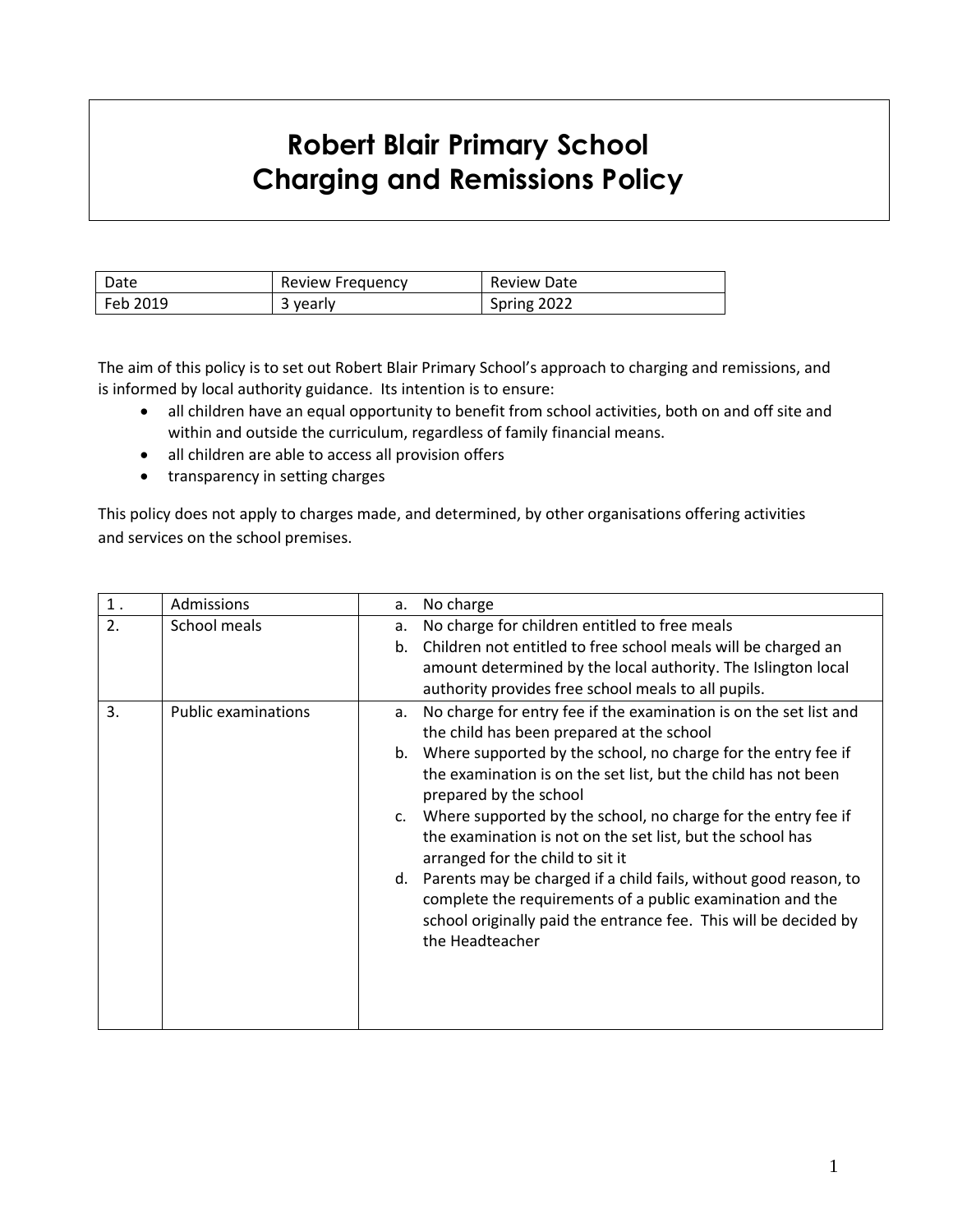| 4. | Activities for children<br>during school hours<br>(excluding break during<br>the middle of the school<br>day) | No charge will be made for activities provided during school<br>a.<br>hours (with the exception of music tuition $-$ see section 8)<br>No charge will be made for transport during school hours (eg to<br>b.<br>swimming)<br>c. Voluntary contributions will be requested to cover the cost of<br>materials/ingredients where parents/carers have indicated in<br>advance that they wish to own the finished product                                                                                                                                                                                                                                                                                                                                                                                                                                                                                                                                                                                                                                                                                                                                                                                                                                                                                                                                                            |
|----|---------------------------------------------------------------------------------------------------------------|---------------------------------------------------------------------------------------------------------------------------------------------------------------------------------------------------------------------------------------------------------------------------------------------------------------------------------------------------------------------------------------------------------------------------------------------------------------------------------------------------------------------------------------------------------------------------------------------------------------------------------------------------------------------------------------------------------------------------------------------------------------------------------------------------------------------------------------------------------------------------------------------------------------------------------------------------------------------------------------------------------------------------------------------------------------------------------------------------------------------------------------------------------------------------------------------------------------------------------------------------------------------------------------------------------------------------------------------------------------------------------|
| 5. | Activities for children<br>outside school hours<br>(non residential)                                          | No charge will be made for an activity that takes place outside<br>a.<br>school hours when it is:<br>a necessary part of the curriculum<br>i.<br>ii.<br>part of a syllabus for a prescribed public examination<br>which the child is being prepared for by the school<br>part of the school's basic curriculum for religious<br>iii.<br>education<br>b. Optional Extras: Other activities which take place outside school<br>hours may be charged. The level of charges, including any<br>remissions, will be set annually on the recommendation of the<br>Headteacher and the Leadership & Management Committee<br>Where a charge is made, the total collected will not exceed the<br>c.<br>cost of providing the activity, and parents/carers will not be<br>asked to subsidise the cost to other children by paying more<br>than an amount equal to the total cost of the activity divided by<br>the number of children participating<br>d. Costs that may legally be recovered are:<br>teaching staff engaged under contracts for services<br>i.<br>purely to provide an optional extra; this includes supply<br>teachers engaged specifically to provide the optional<br>extra<br>ii.<br>non-teaching staff<br>iii.<br>materials, books instruments or equipment provided in<br>connection with the optional extra<br>transport to an activity outside school hours<br>iv. |
| 6. | Activities that take place<br>partly during school<br>hours either on or off site<br>(non residential)        | Where the majority of time spent on a non-residential activity is<br>a.<br>within school hours, the activity must be treated as if it is fully<br>within school hours, and the charging criteria set out in section 4<br>above applied                                                                                                                                                                                                                                                                                                                                                                                                                                                                                                                                                                                                                                                                                                                                                                                                                                                                                                                                                                                                                                                                                                                                          |
|    |                                                                                                               | b. Where the majority of time spent on a non-residential activity is<br>outside school hours, the activity must be treated as if it is fully<br>outside school hours and the charging criteria set out in section<br>5 above applied                                                                                                                                                                                                                                                                                                                                                                                                                                                                                                                                                                                                                                                                                                                                                                                                                                                                                                                                                                                                                                                                                                                                            |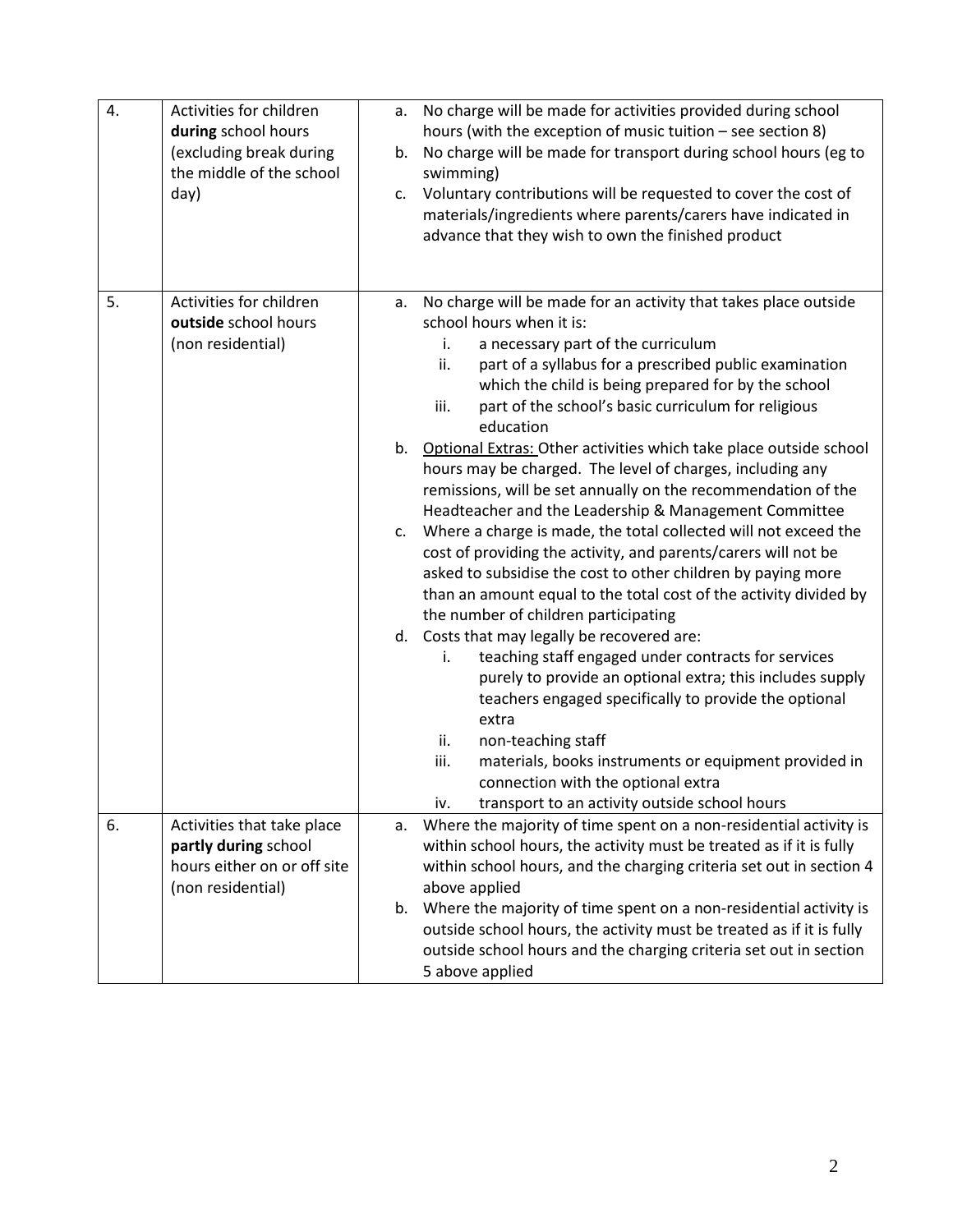| 7.  | Residentials           | а. | The residential is classified as being within school hours if the      |
|-----|------------------------|----|------------------------------------------------------------------------|
|     |                        |    | number of school sessions missed by the children is at least 50%       |
|     |                        |    | of the number of half days spent on the trip                           |
|     |                        |    | b. Board and lodgings                                                  |
|     |                        |    | Children will be charged an amount (up to the full cost of board       |
|     |                        |    | and lodging) on residentials, whether it is classified as taking       |
|     |                        |    | place within or outside school hours except where children are         |
|     |                        |    | legally entitled to remissions. In such cases no charge will be        |
|     |                        |    | made for board and lodging (see section 11 below)                      |
|     |                        | c. | <b>Travel</b>                                                          |
|     |                        |    | i.<br>Where residentials are classified as being within school         |
|     |                        |    | hours, no charge can legally be made for travel costs,                 |
|     |                        |    | although a voluntary contribution may be sought.                       |
|     |                        |    | ii.<br>Where residentials are classified as being outside school       |
|     |                        |    | hours, a charge will be made for travel to cover the unit              |
|     |                        |    | cost per child other than those entitled to remissions                 |
|     |                        |    | (but no paying child will be required to subsidise the                 |
|     |                        |    | cost of non-paying children)                                           |
|     |                        | d. | <b>Activities</b>                                                      |
|     |                        |    | Where residentials are classified as being within school<br>i.         |
|     |                        |    | hours, no charge can legally be made for the educational               |
|     |                        |    | activities provided.                                                   |
|     |                        |    | ii.<br>Where residentials are classified as being outside school       |
|     |                        |    | hours, a charge will be made for the educational                       |
|     |                        |    | activities provided (see section 5)                                    |
|     |                        |    |                                                                        |
|     |                        |    |                                                                        |
|     |                        |    |                                                                        |
| 8.  | Childcare              | а. | Families will be charged for childcare offered to children before      |
|     |                        |    | and after school (and during school holidays) with the level of        |
|     |                        |    | fees and remissions to be set and reviewed regularly by the            |
|     |                        |    | governing body, and in accordance with Local Authority                 |
|     |                        |    | requirements, where it is subsidising the provision                    |
| 9.  | Damage to property and | a. | The recovery of some, or all of the costs incurred due to wilful       |
|     | breakages              |    | damage or breakage of school property may be sought. This will         |
|     |                        |    | be determined by the Headteacher with advice from those                |
|     |                        |    | involved                                                               |
|     |                        | b. | The recovery of some, or all of the costs incurred due to wilful       |
|     |                        |    | damage or breakage of property belonging to a third party,             |
|     |                        |    | where the school has been charged, may be sought. This will be         |
|     |                        |    | determined by the Headteacher with advice from those involved          |
| 10. | Remissions and         |    | Legal requirements for remissions, as outlined throughout this         |
|     | concessions            | а. | policy, will be complied with for children defined as eligible in      |
|     |                        |    | section 8 of DFE guidance.                                             |
|     |                        |    | b. Charges may be subsidised, in full or part, for certain activities, |
|     |                        |    | on the recommendation of the Headteacher and Leadership and            |
|     |                        |    |                                                                        |
|     |                        |    | Management Committee. The circumstances in which                       |